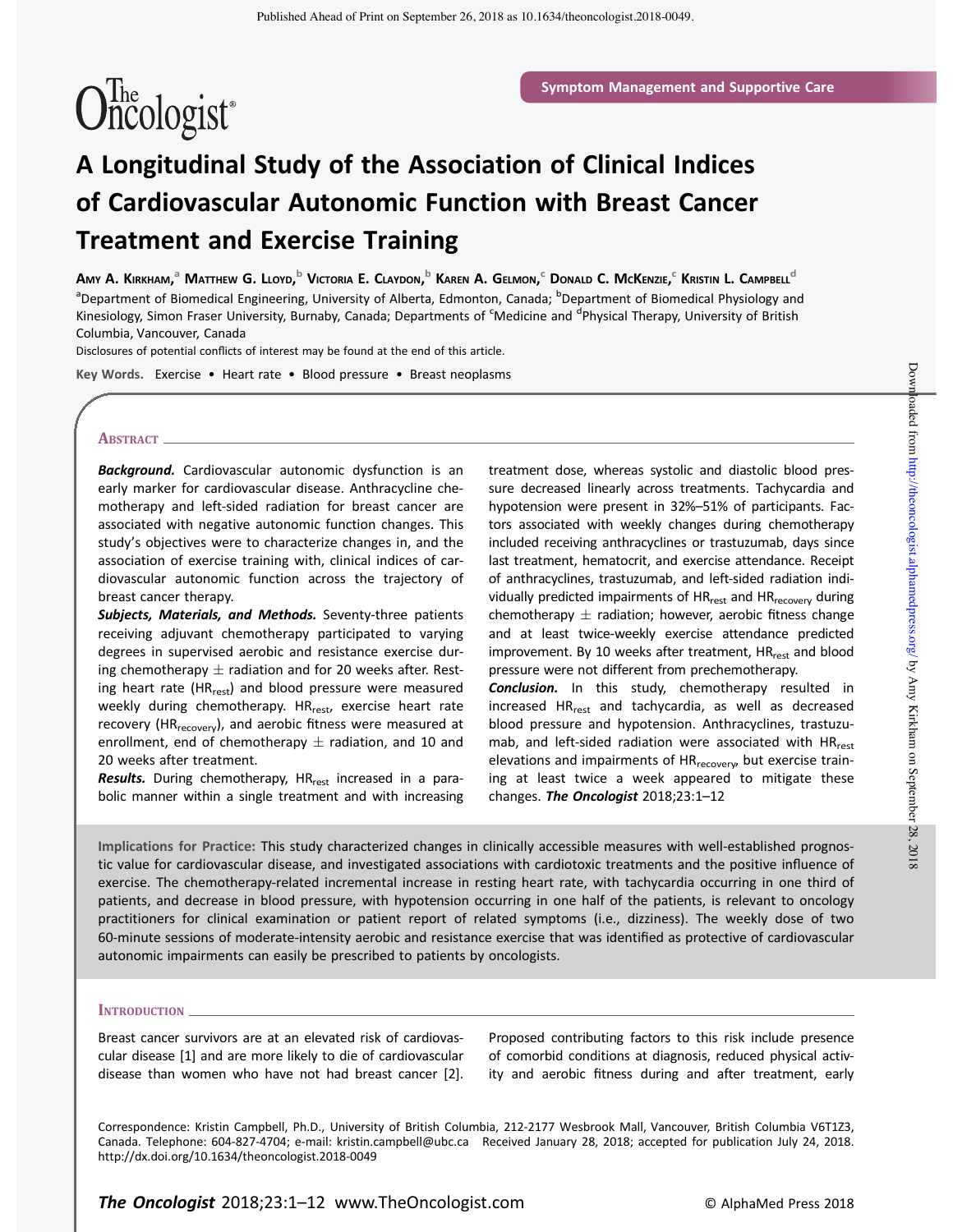menopause induced by chemotherapy, and direct cardiovascular effects from chemotherapy, mediastinal radiotherapy, and targeted therapy [3, 4]. Cardiovascular autonomic dysfunction, impairments in the normal regulation of sympathetic and parasympathetic nervous influences on the heart and vasculature, is an early marker for cardiovascular disease-related morbidity and mortality [5]. Anthracycline chemotherapeutic agents and radiotherapy have been linked to negative autonomic changes [6]. The weight gain and reduced fitness common with breast cancer have also been associated with autonomic dysfunction in noncancer populations [6]. Aerobic and resistance exercise training have been suggested as potential therapies for prevention and treatment of autonomic impairment in breast cancer survivors [6].

Several simple, clinically accessible measures reflect cardiovascular autonomic function and have wellestablished prognostic value for cardiovascular disease, including resting heart rate (HR<sub>rest</sub>), resting blood pressure, and heart rate recovery following exercise (HR<sub>recovery</sub>) [7, 8]. The latter is a simple measure that could be acquired from a clinical stress test performed in conjunction with a cardio-oncology clinic or by patient self-monitoring using a physical activity device with telemetry (e.g., Fitbit). The study team has commonly observed large fluctuations in HR<sub>rest</sub> and blood pressure during chemotherapy among women with breast cancer in both clinical care and research settings. To our knowledge, these fluctuations have not previously been reported in the literature. These chemotherapy-related changes in vital signs could have a number of implications for the clinical care of individuals receiving chemotherapy, including for clinical monitoring of patient response to treatment, interpreting patient-reported symptoms (e.g., high heart rate or dizziness), and requirement for dose adjustments of prescribed exercise or medication (e.g., for hypertension). This study is an ancillary study of these clinically accessible measures reflecting cardiovascular autonomic function measured throughout the Nutrition and Exercise during adjuvant Treatment (NExT) trial [9]. NExT exercise programming was delivered in a realworld setting, resulting in a wide range of adherence, and therefore a range of exercise volume received among participants, which enables dose-response analysis. The primary objective of this ancillary study was to characterize and explain the changes in HR<sub>rest</sub> and resting blood pressure across the trajectory of adjuvant therapy in women with breast cancer participating in an exercise program. The secondary purpose was to assess whether receipt of cardiotoxic treatments and the extent of exercise performed are associated with changes in HR<sub>rest</sub> and HR<sub>recovery</sub> during or after treatment.

PATIENTS, MATERIALS, AND METHODS

# Study Design and Patients

Patients included women with stage I–IIIA breast cancer who were scheduled to receive adjuvant chemotherapy (NCT01806181). Patients were eligible to enroll up to

2 weeks before chemotherapy ("prechemotherapy") to within completion of half of planned chemotherapy treatments. Exclusion criteria included uncontrolled or unstable cardiovascular disease or diabetes, body mass index (BMI) >40 kg/m<sup>2</sup>, use of mobility aids, and stage IV/metastatic disease. Women with stage IV disease were excluded from the main trial because of the potential need for a different format of exercise programming (e.g., one-on-one training for increased supervision and more exercise prescription modification). The British Columbia Cancer Agency Research Ethics Board approved this study (#H12-02504). Participants provided written informed consent.

All participants were invited to attend supervised sessions consisting of 20–30 minutes each of moderate-tovigorous-intensity (50%–75% of heart rate [HR] reserve/ one-repetition maximum) aerobic and whole-body resistance exercise up to three times per week and were encouraged to perform 1–2 home-based aerobic sessions throughout chemotherapy, and radiation if received (CT  $\pm$ RT). Following CT  $\pm$  RT completion, two supervised and three home-based sessions per week were encouraged for 10 weeks, and then one supervised and four home-based sessions per week for another 10 weeks (collectively referred to as "post-CT  $\pm$  RT"). During "post-CT  $\pm$  RT," otherwise healthy participants performed a combination of aerobic intervals ( $4\times$ [4 minutes at 75%–85% + 4 minutes at  $40\% - 65\%$  VO<sub>2</sub>/HR reserve]) and continuous-intensity exercise. Participants were encouraged to attend supervised sessions as often as possible, but no strict expectations were established around adherence.

#### Outcome Measures

# Serial HR<sub>rest</sub> and Resting Blood Pressure Measurements During CT  $\pm$  RT

The timing of outcome measures relative to enrollment and the intervention is shown in Figure 1. During CT  $\pm$  RT, HR<sub>rest</sub> and blood pressure were measured approximately once per week before supervised sessions at approximately the same time of day. HR<sub>rest</sub> was measured on an FT1 HR monitor (Polar, Lachine, Quebec) as the lowest HR (excluding ectopic beats) during the last 30 seconds of a 5-minute period of quiet, seated rest, with back against the chair and feet flat on the floor, arms and legs uncrossed [10]. Test-retest reliability (1–5 days apart) for this assessment is an error of 1.6  $\pm$  0.6 (mean  $\pm$  standard deviation) beats per minute (bpm), and a coefficient of variation of 1.7  $\pm$ 0.6%. Blood pressure was measured at the end of the 5 minutes of rest as the average of two measurements 60 seconds apart with a validated automatic monitor (Omron HEM-907; Omron, Scarborough, Ontario) [11].

#### Standardized Time Points of Physical Assessments

The timing of four physical assessments was standardized across participants to assess changes across the treatment trajectory. Timing of the "baseline" study assessment varied from prechemotherapy to within the first half of chemotherapy treatments depending on patient recruitment and enrollment. The "end CT  $\pm$  RT" assessment was within 1 week after completion of radiation, or for those not

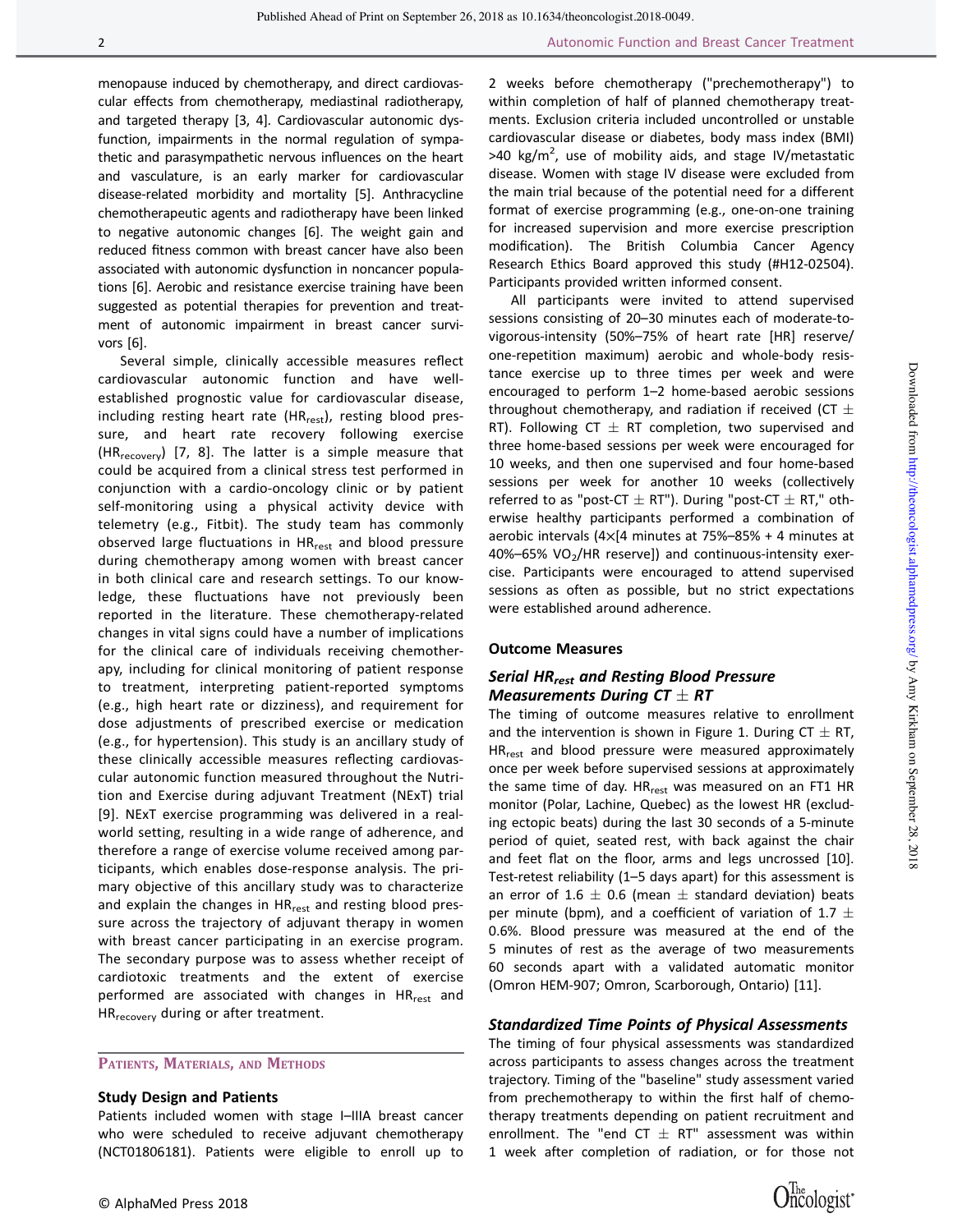

Figure 1. Timing of standardized time points for assessment of resting heart rate, blood pressure, heart rate recovery after exercise, and weekly serial assessments of resting heart rate and blood pressure relative to study enrollment and the exercise intervention.

Abbreviations:  $CT \pm RT$ , chemotherapy with or without radiation; m, months; w, weeks.

receiving radiation, was one chemotherapy cycle length (1–3 weeks) after the last treatment. The "10w post-CT  $\pm$ RT" assessment took place approximately 10 weeks after CT  $\pm$  RT completion. The final, or "5–6m post-CT  $\pm$  RT," assessment corresponded with completion of the intervention, 5–6 months after completion of  $CT \pm RT$ . Assessments were typically performed at the same time of day for each participant. Prior to each assessment, participants were asked to not eat, drink caffeine or alcohol, smoke cigarettes, or consume nonvital drugs for at least 3 hours, and in the previous 24 hours, to not exercise strenuously, but to aim to hydrate and sleep well.

During the physical assessment,  $HR_{rest}$  and resting blood pressure were measured similar to methods described above. Aerobic fitness was assessed as estimated peak volume of oxygen consumption (VO<sub>2</sub>) by a modified Balke protocol [12] treadmill test with 3-minute stages, that was terminated at 70% of age-predicted [13] HR reserve (using current  $HR_{rest}$ ), followed by a cooldown at 2.0 mph and 0%. Participants were asked to abstain from talking or holding handrails during the test. HRs at the end of each stage, and at 2 minutes into the cooldown, were recorded. The VO<sub>2</sub> corresponding to the treadmill speed and grade for each stage of the test was estimated using a metabolic equation for treadmill walking [14]. We have previously demonstrated accuracy of this equation for exercise prescription during and

after chemotherapy for breast cancer [15]. The peak  $VO<sub>2</sub>$  was estimated by extrapolating the linear relationship between the HR at the end of each stage and the corresponding estimated  $VO<sub>2</sub>$  to age-predicted peak HR. The error introduced by using age-predicted HR is minimized by the use of change scores for these data. The HR<sub>recovery</sub> was calculated as the difference between the peak HR during the test and the HR at 2 minutes into the cooldown. The HR response to the onset of exercise (HR<sub>onset</sub>) was calculated as the difference in HR between the end of the first stage and HR<sub>rest</sub>.

# Prevalence of Abnormal HR<sub>rest</sub> and Resting Blood Pressures

The prevalence of tachycardia (HR $_{rest}$  >100 bpm), bradycardia (HR<sub>rest</sub> <50 bpm), and systolic or diastolic hypertension (blood pressure >140 or >90 mmHg) or hypotension (blood pressure <100 or <60 mmHg) [16] was assessed for each physical assessment, and using all weekly measures during  $CT \pm RT$ .

#### Physical Activity Performed

Supervised exercise attendance was calculated as sessions attended divided by total possible sessions. A modified version of the Minnesota Leisure Time Physical Activity Questionnaire [17] was administered at the "baseline" and "5–6m post-CT  $\pm$  RT" assessments in reference to the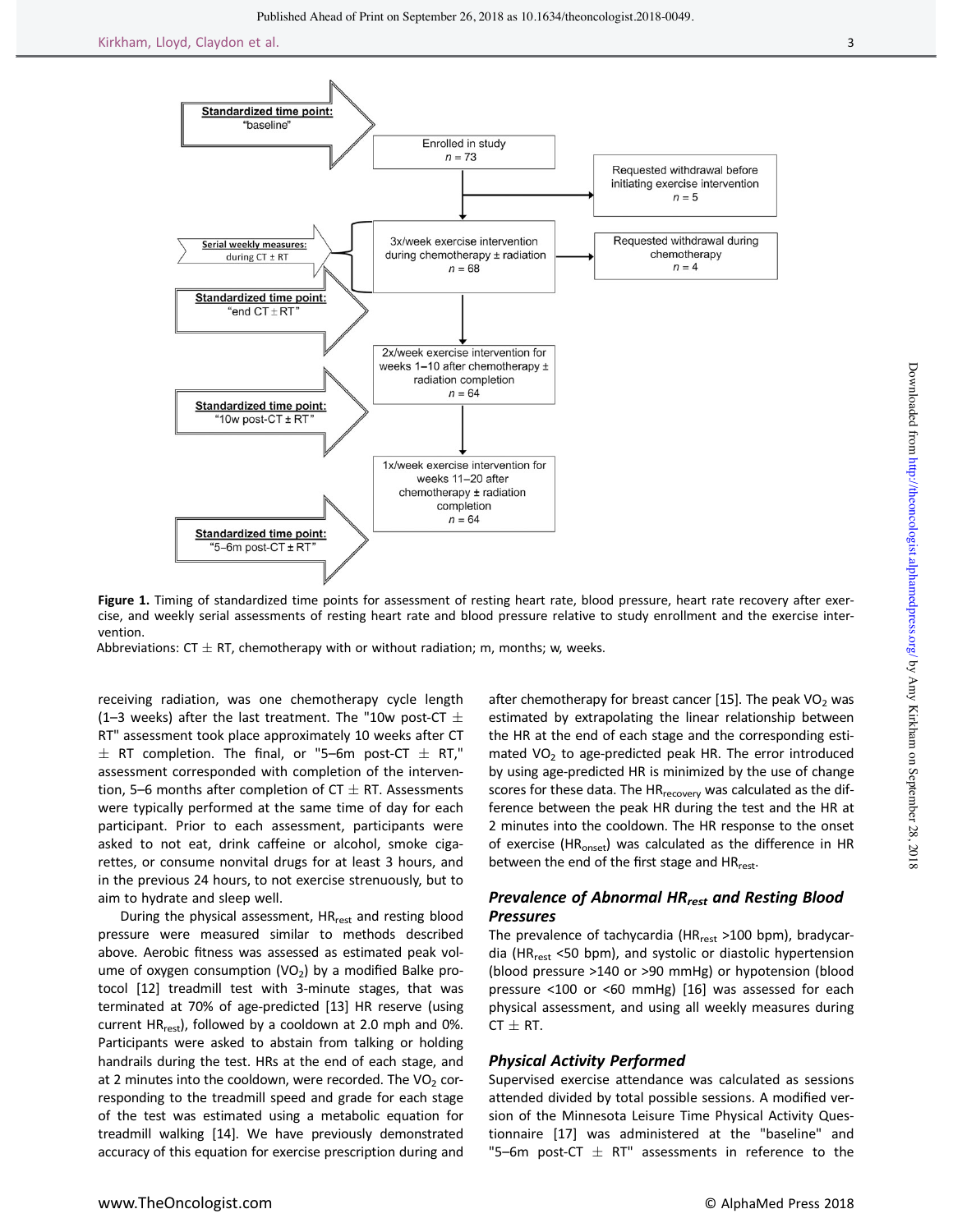previous 6 months. The "5–6m post-CT+RT" questionnaire included both supervised and home-based exercise. Moderate-to-vigorous physical activity (MVPA; all aerobic activity with metabolic equivalent ≥3.0) and metabolic equivalent (MET)-hours per week for all reported activities were calculated.

#### Descriptive and Confounding Variables

Demographics and menopausal status were collected at baseline by questionnaire. Treatment characteristics, complete blood counts, medical history, and medications were extracted from medical records. The length of time enrolled in the study (and exercising) concurrent to CT  $\pm$ RT ("Study + CT  $\pm$  RT length") was calculated as weeks between the "baseline" and "end  $CT \pm RT$ " assessments, whereas the total length of chemotherapy treatment was time between the first and last treatment.

#### Statistical Analysis

The time course of  $HR_{rest}$  and resting systolic (SBP $_{rest}$ ) and diastolic blood pressure (DBP<sub>rest</sub>) was assessed independent of other factors first using mixed linear models with participant as a random effect. The number of days since the last chemotherapy treatment was used to characterize the trajectory within the first 14 days of all chemotherapy cycles. The number of days since the first chemotherapy treatment was used to characterize the trajectory across the course of chemotherapy. Parabolic relationships were investigated when the residuals distribution appeared non-normal.

Second, the association of exercise, treatment, and other potential explanatory factors with the variation in change in HR<sub>rest</sub>, SBP<sub>rest</sub>, and DBP<sub>rest</sub> throughout chemotherapy treatment was assessed via computation of all possible combinations of mixed linear models and assignment of an Akaike information criterion score and weight. Independent variable importance was calculated by summing the weights of all models where the independent variable was included that summed to 95% of total weight.

Next, HR<sub>rest</sub> and blood pressure were compared across the treatment trajectory using the average of all available measures that occurred prior to chemotherapy ("prechemotherapy"), during chemotherapy, and during radiation, as well as the values measured at the "end CT  $\pm$  RT," "10w post-CT  $\pm$  RT," and "5–6m post-CT  $\pm$  RT" assessments using linear mixed models and Tukey post hoc tests. A Cochran's Q test with McNemar's test for post hoc comparisons were used to compare prevalence of tachycardia, hypertension, and hypotension across these time points.

Lastly, treatment and exercise-related predictors of  $\Delta$ HR<sub>rest</sub> and  $\Delta$ HR<sub>recovery</sub> during CT  $\pm$  RT ("end CT  $\pm$  RT" minus "baseline" assessments) and post-CT  $\pm$  RT ("5–6m post-CT  $\pm$  RT" minus "end CT  $\pm$  RT" assessments) were identified using univariate general linear models. The treatment-related categorical independent variables tested included receiving anthracyclines, trastuzumab, radiation (either side), left-sided radiation, radiation to either internal mammary chain, hormonal therapy, and hormonal therapy type (none/tamoxifen/aromatase inhibitor). Independent physical activity/fitness-related continuous variables tested included supervised exercise attendance during  $CT \pm RT$ 

and during chemotherapy alone, Δaerobic fitness, and MVPA and MET-hours. Exercise attendance during CT  $\pm$  RT was also categorized into tertiles, but then dichotomized to 0%–66%, and ≥67% due to low cell size for <33%. Other potentially explanatory independent variables tested included "baseline" and change values of body weight, BMI, waist circumference, blood pressures (systolic, diastolic, mean), aerobic fitness, HR<sub>recovery</sub>, HR<sub>onset</sub>, and HR<sub>rest</sub>, as well as age, self-reported baseline menopausal status, history of heart disease (of any type) or hypertension, number of comorbid conditions, currently receiving hypertensive medications, "study + CT  $\pm$  RT length," and total length of chemotherapy treatment. Hormonal therapy and "5–6m post- $CT \pm RT$ " MVPA and MET-hours were used only for post-CT  $\pm$  RT. For post-CT  $\pm$  RT, the "end CT  $\pm$  RT" test value was used as the baseline value, and change in variables during CT  $\pm$  RT as well as concurrent changes during the post-CT  $\pm$  RT were tested as independent variables.

Significant or borderline significant ( $p \leq .100$ ) variables were then entered into a backward multiple regression with a  $p$  value for entry of .050 and  $p$  value for removal of .100. The Levene's test was used to ensure equality of error variances for the model. A collinearity tolerance statistic >0.2 was ensured for all variables in the final model. SPSS version 24.0 (IBM Corporation, Armonk, NY) and R version 3.3.1 were used for all analyses and figures.

#### Results

#### **Participants**

One hundred nine patients were referred during study recruitment (August 2013 to October 2014); 16 were ineligible and 20 declined participation. Seventy-three patients (78% of those eligible) enrolled. Nine participants (12%) withdrew; all available data were included. The primary results of the trial, including significant improvements in weekly minutes of MVPA and resistance training, are reported elsewhere [9]. As the "baseline" assessment was completed prior to starting chemotherapy ("prechemotherapy") in only 51%  $(n = 37)$  of participants as per eligibility for the primary trial, analyses were also completed including only these participants, but did not generally change overall trends; any discrepancies from results including all participants are noted. A post hoc power analysis was conducted conservatively using the  $n = 37$  with "prechemotherapy" measures. Using R version 3.3.1, a  $p$  value of .05, and an  $F$ -test with repeated measures design provided >80% power to detect the effect sizes in HR<sub>rest</sub> (power = 0.99), SBP<sub>rest</sub> (power = 0.8), and DBP<sub>rest</sub> (power = 0.84) that were observed in this study between "prechemotherapy" and chemotherapy.

Table 1 describes participant characteristics, whereas Figure 2A and 2B depict the changes in hemoglobin and hematocrit across chemotherapy. Ninety-five percent of participants were anemic (<120 g/L hemoglobin) for at least one treatment cycle.

# HR<sub>rest</sub> Changes During Chemotherapy and Across the Adjuvant Treatment Trajectory

In terms of the time course of changes in HR<sub>rest</sub> during chemotherapy, there was a significant parabolic relationship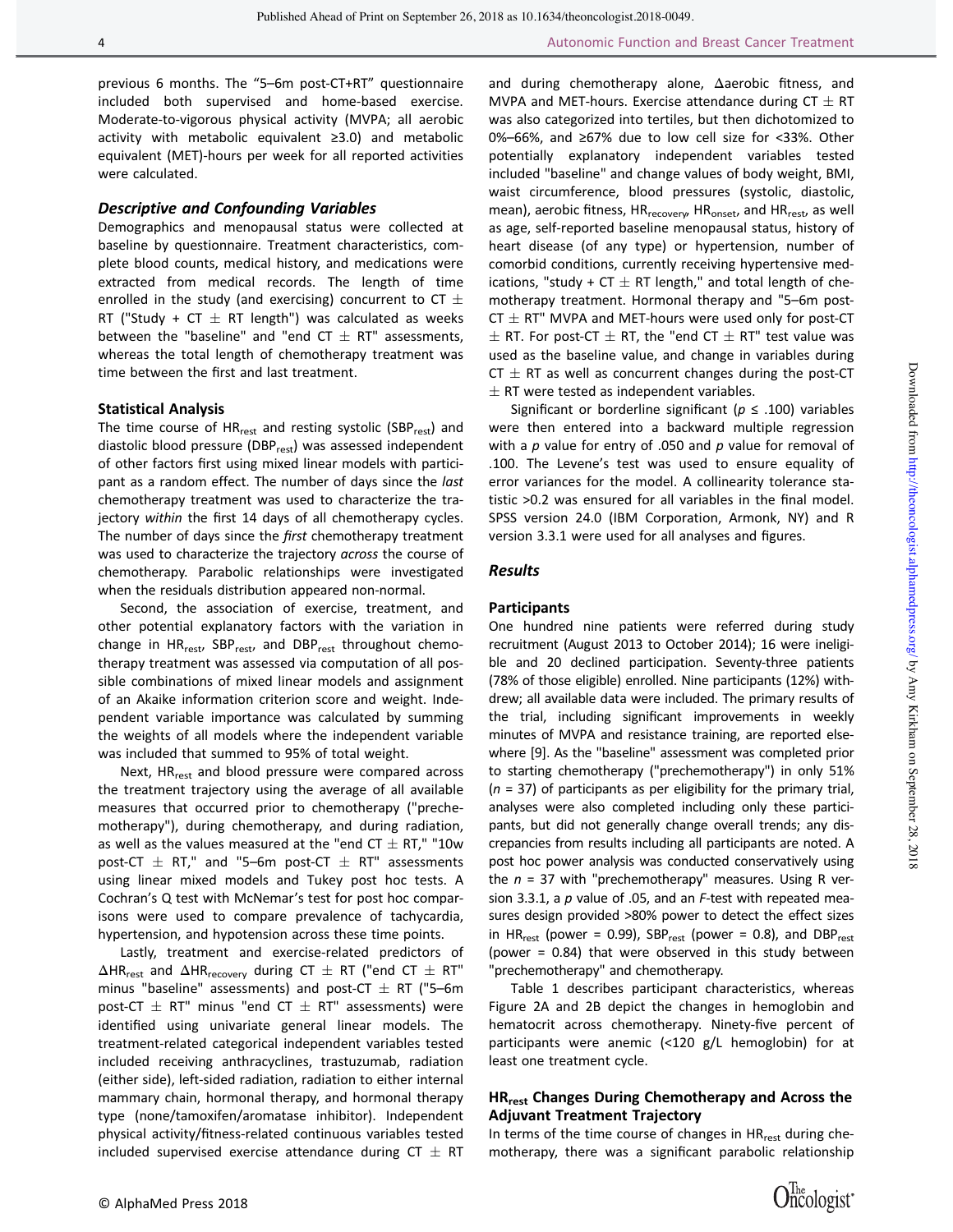# Table 1. Participant characteristics

| <b>Characteristics</b>                                                                                                          | n (%)                    |
|---------------------------------------------------------------------------------------------------------------------------------|--------------------------|
| Demographics                                                                                                                    |                          |
| Age, years, mean $\pm$ SD (range)                                                                                               | $50.8 \pm 10.6$ (29-77)  |
| Marital status <sup>a</sup>                                                                                                     |                          |
| Married/common-law                                                                                                              | 49 (71)                  |
| Divorced/separated/widowed/single                                                                                               | 19 (28)                  |
| Prefer not to answer                                                                                                            | 1(1)                     |
| Ethnicity <sup>a</sup>                                                                                                          |                          |
| White                                                                                                                           | 44 (64)                  |
| Asian                                                                                                                           | 24 (35)                  |
| <b>Black</b>                                                                                                                    | 1(1)                     |
| Baseline menopausal status                                                                                                      |                          |
| Postmenopausal/hysterectomy                                                                                                     | 33 (45)                  |
| Menopausal                                                                                                                      | 40 (55)                  |
| Comorbidities                                                                                                                   |                          |
| Hypertension                                                                                                                    | 12(16)                   |
| <b>Mental illness</b>                                                                                                           | 11(15)                   |
| Arthritis/osteoporosis                                                                                                          | 8(11)                    |
| Asthma                                                                                                                          | 7(10)                    |
| Heart disease (arrhythmia, valve prolapse, or MI)                                                                               | 5(7)                     |
| Metabolic disease                                                                                                               | 3(4)                     |
| Fibromyalgia/multiple sclerosis                                                                                                 | 2(3)                     |
| Current receipt of hypertension medications                                                                                     | 11(15)                   |
| Current receipt of beta blocker/calcium channel blocker                                                                         | 4(5)                     |
| Tumor stage                                                                                                                     |                          |
| I                                                                                                                               | 17(23)                   |
| Ш                                                                                                                               | 47 (64)                  |
| Ш                                                                                                                               | 9(12)                    |
| Prescribed chemotherapy protocol                                                                                                |                          |
| Doxorubicin (240 mg/m <sup>2</sup> ) + cyclophosphamide (2,400 mg/m <sup>2</sup> ) + paclitaxel (700 or 960 mg/m <sup>2</sup> ) | 49 (67)                  |
| Doxorubicin (240 mg/m <sup>2</sup> ) + cyclophosphamide (2,400 mg/m <sup>2</sup> )                                              | 3(4)                     |
| Docetaxel (300 mg/m <sup>2</sup> ) + cyclophosphamide (2,400 mg/m <sup>2</sup> )                                                | 21(29)                   |
| Trastuzumab (104 mg/kg)                                                                                                         | 25 (34)                  |
| Radiation therapy                                                                                                               |                          |
| Left-side                                                                                                                       | 37 (51)                  |
| Right-side                                                                                                                      | 30(41)                   |
| Internal mammary chain (of either side)                                                                                         | 32(44)                   |
| Hormonal therapy                                                                                                                |                          |
| Aromatase inhibitor                                                                                                             | 15(21)                   |
| Selective estrogen receptor modulator                                                                                           | 43 (59)                  |
| Self-reported MVPA and supervised exercise attendance, mean $\pm$ SD (range)                                                    |                          |
| Baseline MVPA, average minutes per week                                                                                         | $174 \pm 20 (0 - 1,363)$ |
| End of study MVPA, average minutes per week                                                                                     | $186 \pm 22 (0 - 496)$   |
| Attendance during chemotherapy, %                                                                                               | 64 $\pm$ 25 (0-100)      |
| Attendance during radiation, %                                                                                                  | $71 \pm 32 (0 - 100)$    |
| Attendance during $CT \pm RT$ , %                                                                                               | $60 \pm 26$ (6-98)       |
| Attendance during post-CT $\pm$ RT, %                                                                                           | $51 \pm 32$ (0-100)      |

<sup>a</sup>Missing  $n = 4$  responses.

Abbreviations:  $CT \pm RT$ , chemotherapy with or without radiation treatment; MI, myocardial infarction; MVPA, moderate-to-vigorous physical activity.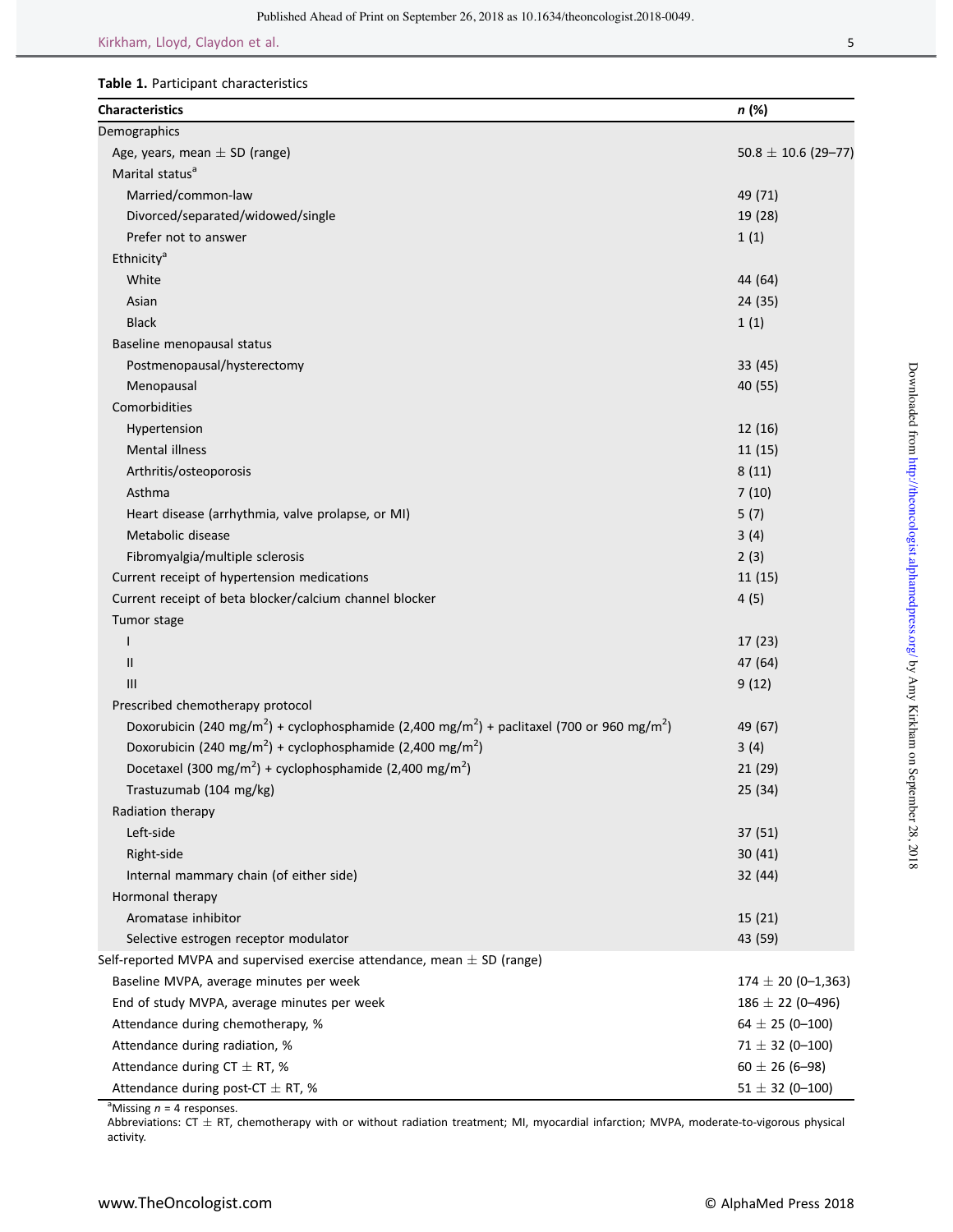

Figure 2. Changes in hemoglobin and hematocrit across chemotherapy cycles and after completion. Hemoglobin (A), hematocrit (B). Bars denote mean and 95% confidence intervals. <sup>a</sup>Significantly different from prechemotherapy. <sup>b</sup>Significantly different from . Yole 1. Significantly different from cycle 2. <sup>d</sup>Significantly different from >1 month after chemotherapy.

with number of days since the last treatment ( $p < .001$ ). The peak  $HR_{rest}$  occurred at 7.6 days after receipt of a treatment (Fig. 3A). Across the first four cycles (minimum number received), there appeared to be sequentially higher HR<sub>rest</sub> peaks (Fig. 3B). Across the course of chemotherapy, a significant parabolic relationship was also demonstrated ( $p < .001$ ), with the peak occurring at 76 days after the start (Fig. 3C).

Days since last chemotherapy and since chemotherapy start were highly important variables when including other factors in the model explaining  $\Delta H R_{rest}$  during chemotherapy. Other highly important variables associated with  $\Delta HR_{rest}$  during chemotherapy included hematocrit, SBP<sub>rest</sub>, and DBP<sub>rest</sub>, as well as tertiles of exercise attendance during chemotherapy. Receiving anthracyclines and trastuzumab were moderately important variables (Table 2). When those without a "prechemotherapy" baseline were excluded, days since last chemotherapy, SBP<sub>rest</sub>, and DBP<sub>rest</sub> were no longer important variables.

Across the adjuvant treatment trajectory, average HR<sub>rest</sub> was highest during chemotherapy compared with all other time points (all  $p < .001$ ), and remained elevated above prechemotherapy during radiation ( $p < .001$ ) and at "end CT  $\pm$  RT" (p = .004; Fig. 3D). By "10w post-CT  $\pm$  RT," HR<sub>rest</sub> was not different than prechemotherapy ( $p = .941$ ). Resting tachycardia was present at least once in 32% of participants during chemotherapy, which was significantly higher

# SBP<sub>rest</sub> and DBP<sub>rest</sub> Changes During Chemotherapy and Across the Adjuvant Treatment Trajectory

than all other time points (all  $0\%$ -1%,  $p < .001$ ). Resting

bradycardia did not occur.

In terms of the time course of changes in blood pressure during chemotherapy, there was a significant parabolic relationship ( $p < .001$ ) between SBP<sub>rest</sub> and number of days since the last treatment, with the nadir occurring at day 7.5 (Fig. 4A). There was no significant within-cycle effect on DBP<sub>rest</sub>. SBP<sub>rest</sub> and DBP<sub>rest</sub> exhibited significant negative linear relationships with the number of days since chemotherapy start ( $p = .018$ ,  $p = .039$ , respectively; Fig. 4B).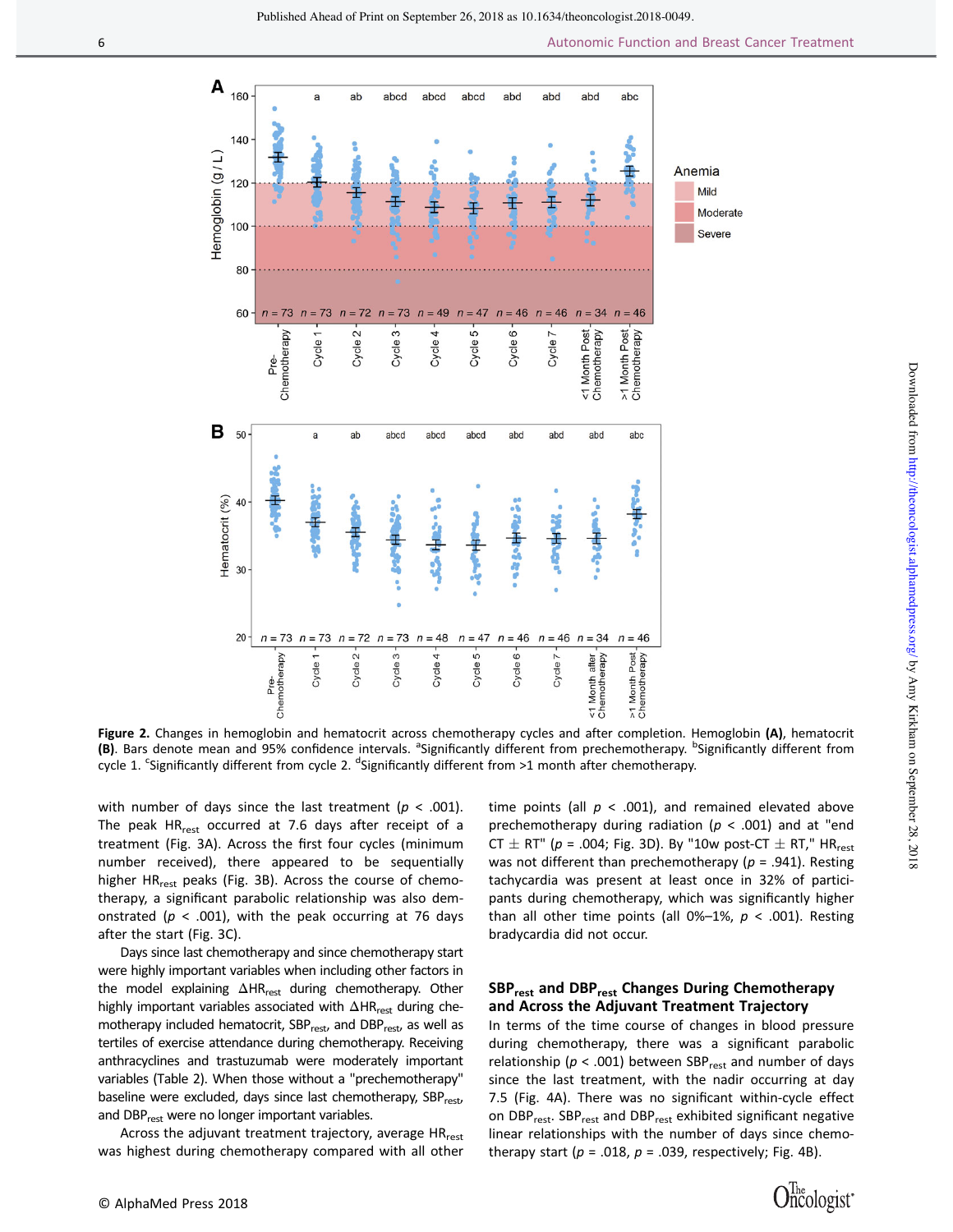

Figure 3. Changes in resting heart rate. HR<sub>rest</sub> during a chemotherapy cycle (A) and across the first four cycles (B), the course of chemotherapy (C), and the treatment trajectory (D). Solid line and shaded area denotes mean and 95% confidence intervals. Significantly different from chemotherapy. <sup>b</sup>Significantly different from radiation. Significantly different from prechemotherapy. Abbreviations: CT  $\pm$  RT, chemotherapy with or without radiation; HR $_{\rm rest}$ , resting heart rate.

When other factors were included in the model explaining  $ΔSBP_{rest}$  during chemotherapy, days since last chemotherapy treatment was moderately important and days since chemotherapy start was no longer an important variable. Highly important variables associated with ΔSBPrest during chemotherapy included receiving anthracyclines, the most recently measured hematocrit, and tertiles of exercise attendance during chemotherapy, whereas receiving trastuzumab was moderately important (Table 2). For DBP<sub>rest</sub>, time was not an important variable when other factors were included. Instead, hematocrit and tertiles of exercise attendance during chemotherapy were highly important, and treatment with anthracyclines and trastuzumab were moderately important variables explaining ΔDBPrest during chemotherapy (Table 2).

Across the adjuvant treatment trajectory, SBP<sub>rest</sub> did not significantly change from "prechemotherapy" to during chemotherapy ( $p = .307$ ), but was significantly elevated at "10w post-CT  $\pm$  RT" and "5–6m post-CT  $\pm$  RT" relative to chemotherapy (both  $p < .001$ ), and relative to radiation at "5–6m post-CT  $\pm$  RT" (p = .008; Fig. 4C). DBP<sub>rest</sub> was significantly reduced during chemotherapy relative to "prechemotherapy" ( $p = .002$ ) and remained reduced during radiation ( $p = .015$ ). By "10w post-CT  $\pm$  RT," DBP<sub>rest</sub> was not different than prechemotherapy ( $p = .922$ ; Fig. 4D). The prevalence of systolic (3%-14%,  $p = .130$ ) or diastolic (0%–10%,  $p = .183$ ) hypertension was not different between time points. The prevalence of systolic hypotension was significantly higher during chemotherapy (51%)

than radiation (19%,  $p = .003$ ) and all other time points (3%-10%, all  $p < .001$ ); prevalence during radiation was higher than the remaining time points (all  $p < .040$ ). The prevalence of at least one instance of diastolic hypotension was also significantly higher during chemotherapy (29%) than radiation (12%,  $p = .008$ ) and all other time points (3%–4%, all  $p < .001$ ); prevalence during radiation was also higher than the remaining time points (all  $p < .040$ ).

# Factors Associated with Changes in HR<sub>rest</sub> and HR<sub>recovery</sub> During CT  $\pm$  RT and Post-CT  $\pm$  RT

The independent predictors and multiple regression models of  $\Delta$ HR<sub>rest</sub> and  $\Delta$ HR<sub>recovery</sub> during CT  $\pm$  RT and post-CT  $\pm$  RT are listed in Table 3. The treatment-related factors that were predictive of impaired HR<sub>recovery</sub> and elevated HR<sub>rest</sub> were receiving anthracyclines, trastuzumab, and left-sided radiation. The physical activity/fitness-related factors that were predictive of increased HR<sub>recovery</sub> and less HR<sub>rest</sub> elevation were baseline and  $\Delta$ aerobic fitness, as well as supervised exercise attendance.

# **DISCUSSION**

The main findings in this study of early-stage breast cancer patients receiving adjuvant chemotherapy and participating in an exercise program are the following: (a)  $HR_{rest}$ increased within and successively across chemotherapy treatments; (b) within a chemotherapy cycle, the peak HR<sub>rest</sub> and the SBP<sub>rest</sub> nadir occurred at the 8th day after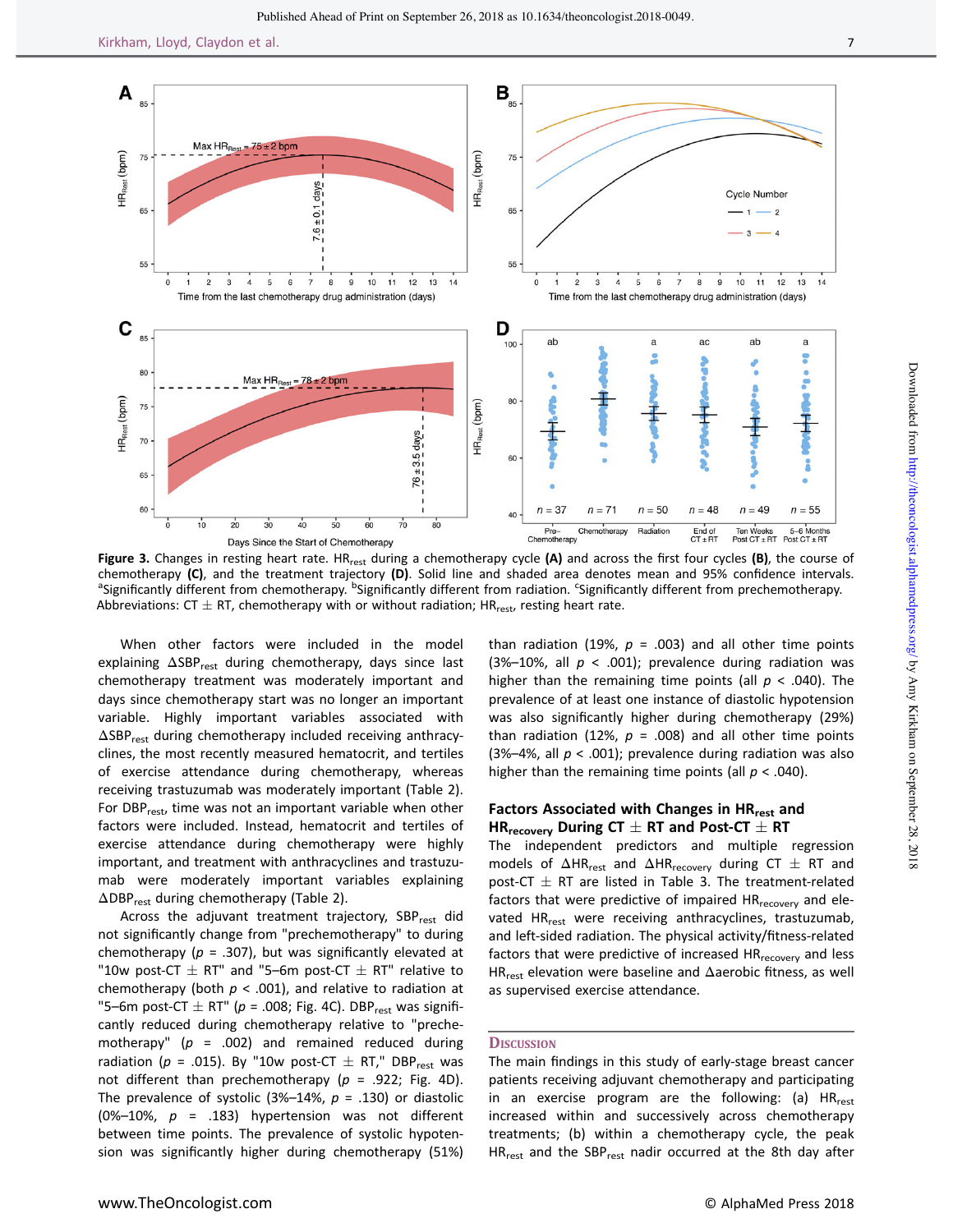| Table 2. Independent variable importance for HR <sub>rest</sub> , SBP <sub>rest</sub> , and DBP <sub>rest</sub> during chemotherapy |  |  |  |
|-------------------------------------------------------------------------------------------------------------------------------------|--|--|--|
|-------------------------------------------------------------------------------------------------------------------------------------|--|--|--|

| Independent variables                                               | AIC variable importance <sup>b</sup> |              |                            |  |
|---------------------------------------------------------------------|--------------------------------------|--------------|----------------------------|--|
|                                                                     | $\mathsf{HR}_{\mathsf{rest}}$        | $SBP_{rest}$ | <b>DBP</b> <sub>rest</sub> |  |
| Age                                                                 | 0.07                                 | 0.11         | 0.07                       |  |
| Receiving anthracyclines                                            | 0.66                                 | 0.89         | 0.69                       |  |
| Receiving trastuzumab                                               | 0.62                                 | 0.70         | 0.63                       |  |
| Days since chemotherapy start                                       | 0.94                                 | 0.01         | 0.02                       |  |
| Days since chemotherapy start (squared term)                        | 0.01                                 |              |                            |  |
| Days since last chemotherapy treatment                              | 0.95                                 | 0.71         | 0.08                       |  |
| Days since last chemotherapy treatment<br>(squared term)            | 0.95                                 | 0.64         | 0.01                       |  |
| Total length of chemotherapy treatment                              | 0.23                                 | 0.12         | 0.08                       |  |
| Hematocrit                                                          | 0.95                                 | 0.95         | 0.95                       |  |
| Hemoglobin                                                          | 0.27                                 | 0.50         | 0.14                       |  |
| $DBP_{rest}$                                                        | 0.93                                 | N/A          | N/A                        |  |
| $SBP_{rest}$                                                        | 0.93                                 | N/A          | N/A                        |  |
| Exercise attendance during chemotherapy, %                          | 0.11                                 | 0.18         | 0.09                       |  |
| Exercise attendance during chemotherapy<br>(tertiles <sup>a</sup> ) | 0.92                                 | 0.94         | 0.93                       |  |

<sup>a</sup> Attendance categorized into 0%–33%, 34%–66%, and 67%–100%.<br><sup>b</sup> Highly important (uzriable importance >0.8) and moderately import

<sup>b</sup>Highly important (variable importance >0.8) and moderately important (0.6–0.8) variables are indicated by bold and italics, respectively.

Abbreviations:  $-$ , not included in final model; DBP<sub>rest</sub>, resting diastolic blood pressure; HR<sub>rest</sub>, resting heart rate; N/A, not applicable to this model; SBP<sub>rest</sub>, resting systolic blood pressure.

receipt of treatment; (c) SBP<sub>rest</sub> and DBP<sub>rest</sub> decreased linearly across the course of chemotherapy; (d) receiving cardiotoxic systemic therapies, hematocrit and hemoglobin levels, and supervised exercise attendance were associated with the changes in HR<sub>rest</sub> and blood pressure that occurred during chemotherapy; (e) during chemotherapy, tachycardia and hypotension occurred in one third and half of patients, respectively; and (f ) receipt of cardiotoxic treatments was associated with elevated HR<sub>rest</sub> and impaired  $HR_{recovery}$  during CT  $\pm$  RT, although objective indicators of exercise training during  $CT \pm RT$  predicted improvements in these measures.

Tachycardia and diastolic hypotension occurred in almost one third and systolic hypotension in half of participants during chemotherapy treatment but were resolved by "end CT  $\pm$  RT." Therefore, the primary implications of these conditions would be for practitioners providing oncology care or exercise guidance during chemotherapy. Oncologists and nurses performing physical examinations or subjective assessments of patient well-being should be aware of the pattern of incremental increases in HR<sub>rest</sub> and decreases in blood pressure that result in high prevalence of tachycardia and hypotension. Both conditions could result in patient symptoms (e.g., dizziness or lightheadedness, difficulty in changing body position, feelings of high heart rate) and a potential need for hypertension medication dose adjustments. Exercise professionals working with patients receiving chemotherapy should be aware of the prevalence of tachycardia and hypotension, regularly monitor for them, and adjust exercise plans as necessary. For exercise prescription and monitoring in the current study, we followed the 2010 American College of Sports Medicine exercise guidelines for cancer patients [14] of using HR<sub>rest</sub> >100 bpm, SBP<sub>rest</sub> >145 mmHg, and DBP<sub>rest</sub> >95 mmHg as

contraindications to exercise training or testing.  $SBP_{rest}$ <85 mmHg is also recommended as a contraindication, and there is no minimum for DBP<sub>rest</sub>. We did observe (but did not quantify) instances of dizziness and lightheadedness throughout chemotherapy, but often participants felt quite well in the face of hypotension and were able to exercise safely when counseled to change body positions slowly (e.g., sit to stand, or bending over to pick up weights) and ensure performance of ≥5-minute gradual warm-up and cool-down. Given the relatively common occurrence of hypotension, additional exercise guidelines may be required. We recommend monitoring HR<sub>rest</sub> and blood pressure after completion of an exercise session to ensure a normal return to pre-exercise measures, especially in the case of hypotension. Practitioners could also provide general recommendations for management of autonomic or orthostatic intolerance disorders to this patient population. In addition to exercise, these include ensuring adequate hydration, increasing salt intake, and avoiding bed rest [18]. Further, if resting is required during days of ill health, seated in bed would be the preferred position over lying supine to prevent severe deconditioning [18].

The autonomic nervous system regulates the regional and systemic circulation via changes in HR, arterial blood pressure, and peripheral vascular tone [5]. HR<sub>rest</sub> is influenced by numerous factors, but the major determining factor of HR<sub>rest</sub> is a combination of sympathetic stimulation and parasympathetic withdrawal [7]. Consistent with our findings, cross-sectional studies have reported elevated HR<sub>rest</sub> (+15–17 bpm) in breast cancer patients during and years after treatment relative to untreated breast cancer patients or healthy controls  $[3, 19, 20]$ . Elevated HR $_{rest}$  is of clinical interest as it is independently associated with increased risk of cardiovascular disease and mortality [21, 22]. In the current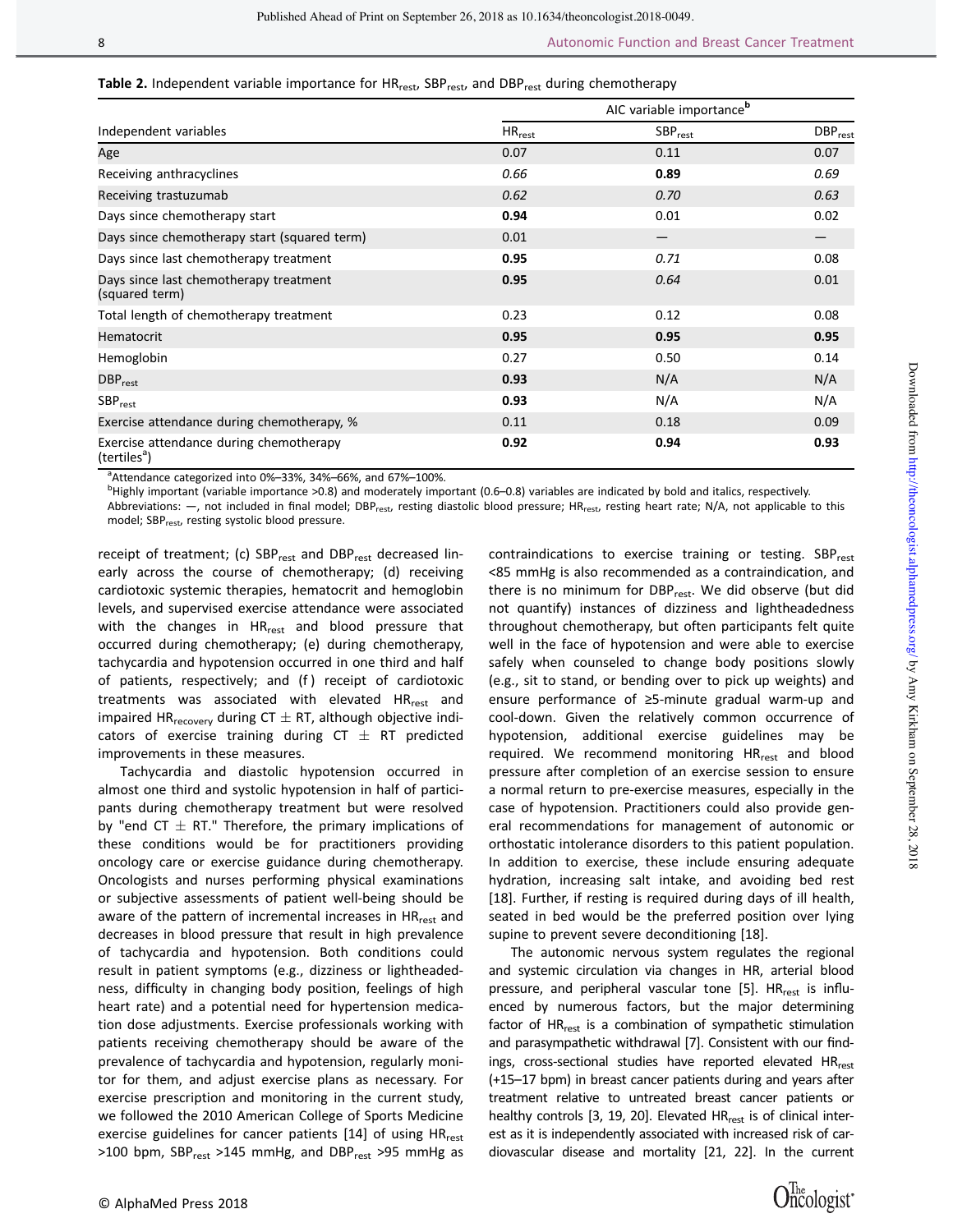

and the treatment trajectory  $(C)$ , with changes in DBP<sub>rest</sub> across the course of chemotherapy  $(B)$  and across the treatment the treatment trajectory (D). Solid line and shaded area denotes mean and 95% confidence intervals. <sup>a</sup>Significantly different from chemotherapy. <sup>b</sup>Significantly different from radiation.

Abbreviations: BP<sub>rest</sub>, resting blood pressure; CT  $\pm$  RT, chemotherapy with or without radiation; DBP<sub>rest</sub>, resting diastolic blood pressure; SBP<sub>rest</sub>, resting systolic blood pressure.

study, we demonstrated that HR<sub>rest</sub> increased with time since the last chemotherapy treatment, with some recovery prior to receiving the subsequent treatment, but that each subsequent treatment has a cumulative effect, such that there is a significant sustained average increase (+11  $\pm$  1 bpm) over the course of chemotherapy. There is evidence that other chemotherapy treatment side effects including fatigue may follow a similar cyclical pattern in which the peak occurs several days after each treatment, followed by partial recovery, such that there is a cumulative increase over consecutive treatment cycles [23]. This pattern of treatment symptoms matches our clinical research observations. On this basis, we hypothesize that a relationship exists between the patterns in physiological variables and patient-reported (i.e., subjective) treatment symptoms. In terms of implications for the exercise professionals working with cancer patients during chemotherapy, we suggest that exercise volume and target HRs for intensity prescription should be prescribed to accommodate for the cyclical fluctuations in chemotherapy symptoms and HR<sub>rest</sub>, respectively. If possible, we suggest that  $HR_{rest}$  be measured prior to every exercise session or at least once per week.

Little is known regarding the mechanisms for elevated HR<sub>rest</sub> with chemotherapy treatment. Reduced hemoglobin is a logical mechanism mediating the increase in HR<sub>rest</sub> given its role in oxygen delivery. However, hematocrit, but not hemoglobin, was an important explanatory variable for ΔHR<sub>rest</sub>

during chemotherapy, suggesting a role for plasma volume.  $SBP_{rest}$  and  $DBP_{rest}$  were also highly important explanatory variables, and changes during chemotherapy were in opposite directions for HR<sub>rest</sub> and blood pressure, which may suggest a role for baroreflex mediation. Additionally, a worsening in  $HR_{recovery}$  and  $HR_{onset}$  were predictive of  $>40\%$  of the variance in  $\Delta HR_{rest}$ . Parasympathetic reactivation may be the predominant mechanism with  $2+$  minute HR $_{\text{recovery}}$  measures [7], as within the current study. HR<sub>onset</sub> likely predominantly represents a reduction in vagal discharge [24]. Therefore, this finding indicates that changes in the regulation of vagal tone may also be an important mechanism for  $\Delta HR_{rest}$ .

Known cardiotoxic treatments were also predictors of  $\Delta$ HR<sub>rest</sub> as well as  $\Delta$ HR<sub>recovery</sub>. Receiving radiation to the left breast was predictive of a 7-beat increase in  $HR_{rest}$  during CT  $\pm$  RT, and a 4-beat reduction in HR<sub>recovery</sub> post-CT  $\pm$ RT. A similar effect was previously reported with mediastinal radiation treatment, in which high-frequency HR variability (parasympathetic activity marker) was reduced, whereas the ratio of low-to-high-frequency (sympathovagal balance) was elevated [25].

Receiving anthracyclines and trastuzumab were moderately important explanatory variables for ΔHR<sub>rest</sub> and Δblood pressure during chemotherapy, and were significant predictors of a 5-8-beat worsening of  $\Delta HR_{rest}$  and  $\Delta HR_{recovery}$  during CT  $\pm$  RT. Importantly, supervised exercise attendance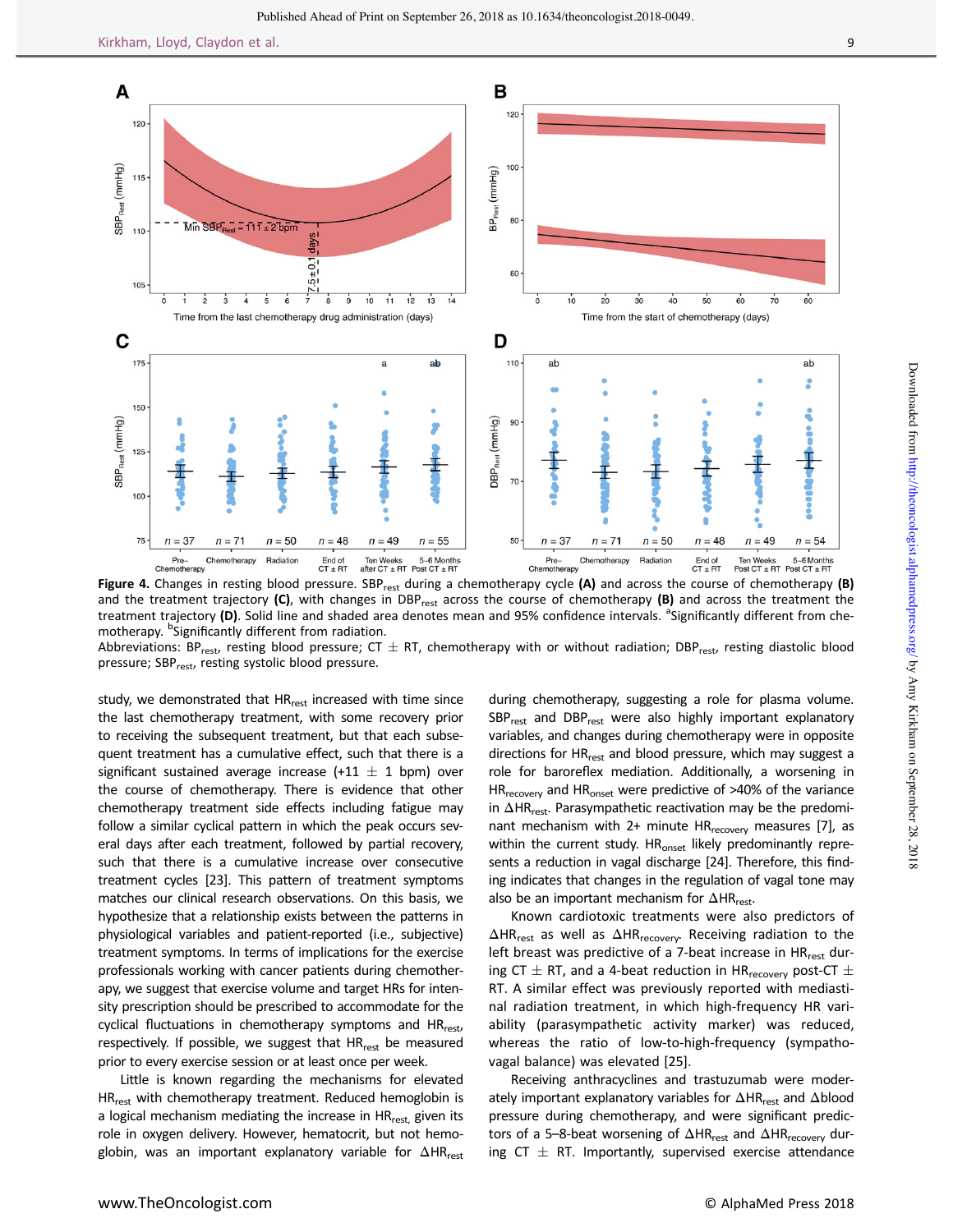# Table 3. Predictors of the  $\Delta HR_{rest}$  and  $\Delta HR_{recovery}$  during and after treatment

|                                                               | $\Delta$ HR <sub>rest</sub> |                       | $\Delta \text{HR}_\text{recovery}$ |                   |                      |                          |
|---------------------------------------------------------------|-----------------------------|-----------------------|------------------------------------|-------------------|----------------------|--------------------------|
| Variable                                                      | β                           | 95% CI                | Effect size <sup>a</sup>           | $\beta$           | 95% CI               | Effect size <sup>a</sup> |
| $\Delta$ during CT $\pm$ RT                                   |                             |                       |                                    |                   |                      |                          |
| <b>Exercise-related independent predictors</b>                |                             |                       |                                    |                   |                      |                          |
| "Baseline" aerobic fitness, mL/kg/minute                      |                             |                       |                                    | $-0.5$            | $-0.9, -0.1$         | 0.10                     |
| Aaerobic fitness, mL/kg/minute                                | $-0.8$                      | $-1.3, -0.4$          | 0.21                               | 0.6               | 0.2, 1.1             | 0.14                     |
| Exercise attendance during chemotherapy,<br>%                 |                             |                       |                                    | 0.1               | 0, 0.3               | 0.10                     |
| Exercise attendance during CT $\pm$ RT, %                     |                             |                       |                                    | 0.1               | 0, 0.3               | 0.09                     |
| Exercise attendance $\geq$ 67% during CT $\pm$ RT             | $-6.3$                      | $-11.9, -0.8$         | 0.09                               | 5.8               | 0.2, 11.6            | 0.08                     |
| Treatment-related independent predictors                      |                             |                       |                                    |                   |                      |                          |
| Receiving anthracyclines                                      | 7.5                         | 1.9, 13.1             | 0.12                               | $-6.0$            | $-11.8, -0.2$        | 0.08                     |
| Receiving left-sided radiation                                | 6.8                         | 1.4, 12.2             | 0.10                               |                   |                      |                          |
| Receiving trastuzumab                                         | 5.0                         | 0.3, 9.7 <sup>b</sup> | 0.05                               | $-4.7$            | $-9.4, 0^b$          | 0.06                     |
| Medical history-related independent<br>predictors             |                             |                       |                                    |                   |                      |                          |
| History of heart disease                                      |                             |                       |                                    | $-11.9$           | $-23.7, -0.1^b$      | 0.06                     |
| Total number of comorbid conditions                           | $-2.5$                      | $-4.9, -0.1^b$        | 0.05                               |                   |                      |                          |
| Other independent predictors                                  |                             |                       |                                    |                   |                      |                          |
| "Baseline" HR <sub>onset</sub> , bpm                          |                             |                       |                                    | 0.4               | 0, 0.8               | 0.08                     |
| $\Delta HR_{onset}$ , bpm                                     | $-0.5$                      | $-0.7, -0.2$          | 0.18                               |                   |                      |                          |
| "Baseline" HR <sub>recovery</sub> , bpm                       | —                           |                       | $\qquad \qquad -$                  | $-0.5$            | $-0.8, -0.2$         | 0.20                     |
| $\Delta$ HR <sub>recovery</sub> , bpm                         | $-0.4$                      | $-0.7, -0.2$          | 0.17                               | N/A               | N/A                  | N/A                      |
| "Baseline" HR <sub>rest</sub> , bpm                           | $-0.4$                      | $-0.7, -0.2$          | 0.16                               | $\qquad \qquad -$ |                      | —                        |
| $\Delta$ HR <sub>rest</sub> , bpm                             | N/A                         | N/A                   | N/A                                | $-0.4$            | $-0.6, -0.1$         | 0.17                     |
| $\Delta$ SBP <sub>rest</sub> , mmHg                           |                             |                       |                                    | 0.2               | $0, 0.4^b$           | 0.07                     |
| Study + CT $\pm$ RT length, weeks                             | 0.4                         | 0.1, 0.8              | 0.12                               | $-0.4$            | $-0.7, -0.1$         | 0.10                     |
| Multiple regression model                                     |                             |                       |                                    |                   |                      |                          |
| Intercept                                                     | 15.1                        | 0.4, 29.7             | 0.09                               | 14.4              | 3.8, 25.0            | 0.15                     |
| Exercise attendance during chemotherapy,<br>%                 |                             |                       |                                    | 0.1               | 0, 0.2               | 0.13                     |
| ∆aerobic fitness, mL/kg/minute                                | $-0.7$                      | $-1.0, -0.3$          | 0.28                               | 0.8               | 0.4, 1.1             | 0.31                     |
| Receiving anthracyclines                                      | 5.5                         | 1.6, 9.3              | 0.15                               |                   |                      |                          |
| Receiving trastuzumab                                         | 5.8                         | 2.0, 9.5              | 0.18                               | $-4.2$            | $-8.3, -0.3$         | 0.09                     |
| History of heart disease                                      |                             |                       |                                    | $-10.0$           | $-20.1, 0.1$         | 0.08                     |
| "Baseline" HR <sub>rest</sub> , bpm                           | $-0.3$                      | $-0.4, -0.1$          | 0.15                               |                   |                      |                          |
| Baseline HR <sub>recovery</sub> , bpm                         |                             |                       | $\qquad \qquad -$                  | $-0.4$            | $-0.6, -0.2$         | 0.25                     |
| $\Delta$ HR <sub>recovery</sub> , bpm                         | $-0.2$                      | $-0.4, 0$             | 0.08                               |                   |                      |                          |
| $\Delta HR_{onset}$ , bpm                                     | $-0.6$                      | $-0.8, -0.4$          | 0.40                               |                   |                      |                          |
| Study + CT $\pm$ RT length, weeks                             |                             |                       |                                    | $-0.4$            | $-0.6, -0.1$         | 0.16                     |
| $\Delta$ post-CT $\pm$ RT                                     |                             |                       |                                    |                   |                      |                          |
| <b>Exercise-related independent predictors</b>                |                             |                       |                                    |                   |                      |                          |
| $\Delta$ aerobic fitness during CT $\pm$ RT, mL/kg/<br>minute | 0.4                         | 0, 0.9                | 0.09                               | $-0.4$            | $-0.7, 0^{\ddagger}$ | 0.07                     |
| Concurrent ∆aerobic fitness, mL/kg/<br>minute                 | $-0.6$                      | $-1.1, -0.2$          | 0.13                               | 0.6               | 0.2, 1.0             | 0.15                     |
| Treatment-related independent predictors                      |                             |                       |                                    |                   |                      |                          |
| Receipt of left-sided radiation                               |                             |                       |                                    | $-3.7$            | $-7.3, 0^b$          | 0.06                     |
| Medical history-related independent<br>predictors             |                             |                       |                                    |                   |                      |                          |
| Total number of comorbid conditions                           | 2.1                         | $0.1, 4.2^b$          | 0.06                               |                   |                      |                          |

(continued)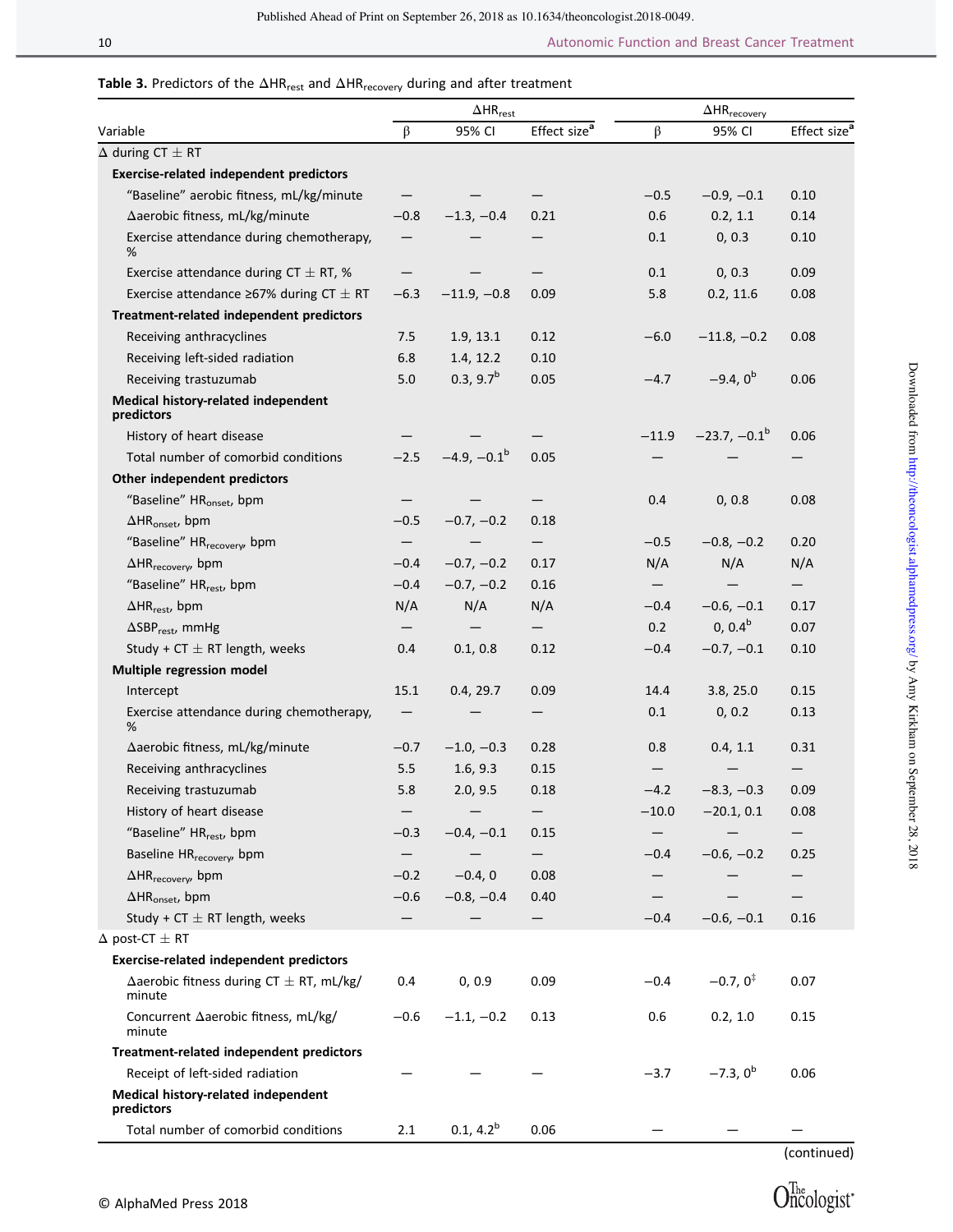#### Table 3. (continued)

|                                                         |        | $\Delta \mathsf{HR}_{\mathsf{rest}}$ |                          |         |              |                          |
|---------------------------------------------------------|--------|--------------------------------------|--------------------------|---------|--------------|--------------------------|
| Variable                                                | β      | 95% CI                               | Effect size <sup>a</sup> | $\beta$ | 95% CI       | Effect size <sup>a</sup> |
| Other independent predictors                            |        |                                      |                          |         |              |                          |
| "End CT $\pm$ RT" HR <sub>onset</sub> , bpm             | 0.4    | 0.1, 0.8                             | 0.10                     |         |              |                          |
| Concurrent $\Delta HR_{\text{onset}}$ , bpm             | $-0.7$ | $-1.0, -0.4$                         | 0.27                     |         |              |                          |
| "End CT $\pm$ RT" HR <sub>rest</sub> , bpm              | $-0.4$ | $-0.6, -0.2$                         | 0.23                     |         |              |                          |
| $\Delta$ HR <sub>rest</sub> during CT $\pm$ RT, bpm     | $-0.3$ | $-0.5, -0.1$                         | 0.14                     |         |              |                          |
| Concurrent $\Delta HR_{rest}$ , bpm                     |        |                                      |                          | $-0.4$  | $-0.7, -0.2$ | 0.25                     |
| "End CT $\pm$ RT" HR <sub>recovery</sub> , bpm          |        |                                      |                          | $-0.3$  | $-0.5, -0.1$ | 0.17                     |
| $\Delta$ HR <sub>recovery</sub> during CT $\pm$ RT, bpm | 0.2    | $0, 0.4^b$                           | 0.07                     | $-0.4$  | $-0.6, -0.2$ | 0.32                     |
| Concurrent $\Delta HR_{\text{recovery}}$ bpm            | $-0.6$ | $-0.9, -0.3$                         | 0.25                     |         |              |                          |
| "End CT $\pm$ RT" MAP <sub>rest</sub> , mmHg            | 0.3    | 0.1, 0.5                             | 0.12                     | $-0.2$  | $-0.4, 0$    | 0.09                     |
| $\Delta \text{MAP}_{rest}$ during CT $\pm$ RT, mmHg     | 0.2    | $0, 0.4^b$                           | 0.06                     |         |              |                          |
| "End CT $\pm$ RT" SBP $_{rest}$ , mmHg                  |        |                                      |                          | $-0.2$  | $-0.3, 0$    | 0.12                     |
| $\Delta$ SBP <sub>rest</sub> during CT $\pm$ RT, mmHg   | 0.2    | 0, 0.3 <sup>b</sup>                  | 0.06                     |         |              |                          |
| Concurrent $\Delta SBP_{rest}$ , mmHg                   | 0.2    | 0.1, 0.4                             | 0.16                     |         |              |                          |
| "End CT $\pm$ RT" DBP <sub>rest</sub> , mmHg            |        |                                      |                          | $-0.2$  | $-0.4, 0^b$  | 0.06                     |
| Concurrent $\Delta$ DBP <sub>rest</sub> , mmHg          | 0.2    | $0, 0.4^b$                           | 0.07                     |         |              |                          |
| Multiple regression model                               |        |                                      |                          |         |              |                          |
| Intercept                                               | $-1.1$ | $-18.9, 16.7$                        | 0                        | 4.2     | 1.8, 6.6     | 0.23                     |
| Concurrent Aaerobic fitness, mL/kg/<br>minute           | $-0.3$ | $-0.6, 0.1$                          | 0.06                     |         |              |                          |
| Receipt of left-sided radiation                         |        |                                      |                          | $-4.0$  | $-7.5, -0.5$ | 0.11                     |
| Concurrent $\Delta HR_{\text{onset}}$ , bpm             | $-0.6$ | $-0.9, -0.4$                         | 0.38                     |         |              |                          |
| "End CT $\pm$ RT" HR <sub>rest</sub> , bpm              | $-0.2$ | $-0.4, -0.1$                         | 0.15                     |         |              |                          |
| Concurrent ∆HR <sub>rest</sub> , bpm                    |        |                                      |                          | $-0.3$  | $-0.5, -0.1$ | 0.17                     |
| $\Delta$ HR <sub>recoverv</sub> during CT $\pm$ RT, bpm |        |                                      |                          | $-0.4$  | $-0.6, -0.2$ | 0.30                     |
| Concurrent $\Delta HR_{\text{recovery}}$ bpm            | $-0.3$ | $-0.5, -0.1$                         | 0.14                     |         |              |                          |
| "End CT $\pm$ RT" MAP <sub>rest</sub> , mmHg            | 0.2    | 0, 0.3                               | 0.10                     |         |              |                          |

<sup>a</sup>Effect size reported as partial eta squared. Interpretation: small = 0.01–0.08; medium = 0.09–0.024; large = ≥0.25.<br><sup>boog</sup> CL reported for these berderline significant uariables (0.10 ≤ n > 05).

<sup>b</sup>90% CI reported for these borderline significant variables (0.10 ≤  $p$  > .05).

Abbreviations:  $-$ , not significant for this model; bpm, beats per minute; CI, confidence interval; CT  $\pm$  RT, chemotherapy with or without radiation; DBP<sub>rest</sub>, resting diastolic blood pressure; HR<sub>onset</sub>, cardiac response to the onset of exercise; HR<sub>recovery</sub>, heart rate recovery after exercise; HR<sub>rest</sub>, resting heart rate; MAP<sub>rest</sub>, resting mean arterial pressure; mL/kg/minute, millilitres of oxygen per kilogram of body weight per minute; SBP<sub>rest</sub>, resting systolic blood pressure.

≥67% (i.e., at least twice per week) during CT  $\pm$  RT was associated with a 6-beat improvement in both variables, potentially counteracting the negative effect of these cardiotoxic therapies. Furthermore, supervised exercise attendance (as a continuous variable) was a predictor of improvement in  $HR_{re}$ . covery, but not HRrest during chemotherapy alone or  $CT \pm RT$ , suggesting a dose-response relationship for ΔHR<sub>recovery</sub> but a minimum threshold for effects on  $\Delta HR_{rest}$ .

Despite the strong established link between aerobic fitness and autonomic function in other populations, longitudinal studies assessing this relationship in cancer populations are lacking [6]. In the current study, a reduction in aerobic fitness during CT  $\pm$  RT was the strongest independent predictor of an elevated HR<sub>rest</sub> and was also an independent predictor of impaired HR $_{\text{recovery}}$  both during and post-CT  $\pm$ RT. However, given that our measure of aerobic fitness was estimated without gas analysis, these findings should be interpreted with caution and need to be confirmed using cardiopulmonary exercise testing.

A history of heart disease predicted a 12-beat worsening of HR<sub>recovery</sub> during CT  $\pm$  RT, but neither a history of hypertension nor use of hypertension medications were predictive of any changes. Age and postmenopausal status are known to increase the risk of cardiovascular disease in women [26], and potentially in the breast cancer population [27], and were also not predictors. Lakoski et al. have hypothesized that the weight gain and visceral adiposity common in breast cancer patients could be a source of autonomic dysfunction [6]. We did not find relationships between baseline levels or changes in body weight, BMI, or waist circumference with HR<sub>rest</sub> or HR<sub>recovery</sub>.

This study is the first to provide prospective data on changes in clinical indices that reflect cardiovascular autonomic function across and between adjuvant treatments for breast cancer. Our study sample is generalizable to the breast cancer population by including a wide range of ages, multiple ethnicities, comorbid conditions, and common treatments. However, this heterogeneity may also limit